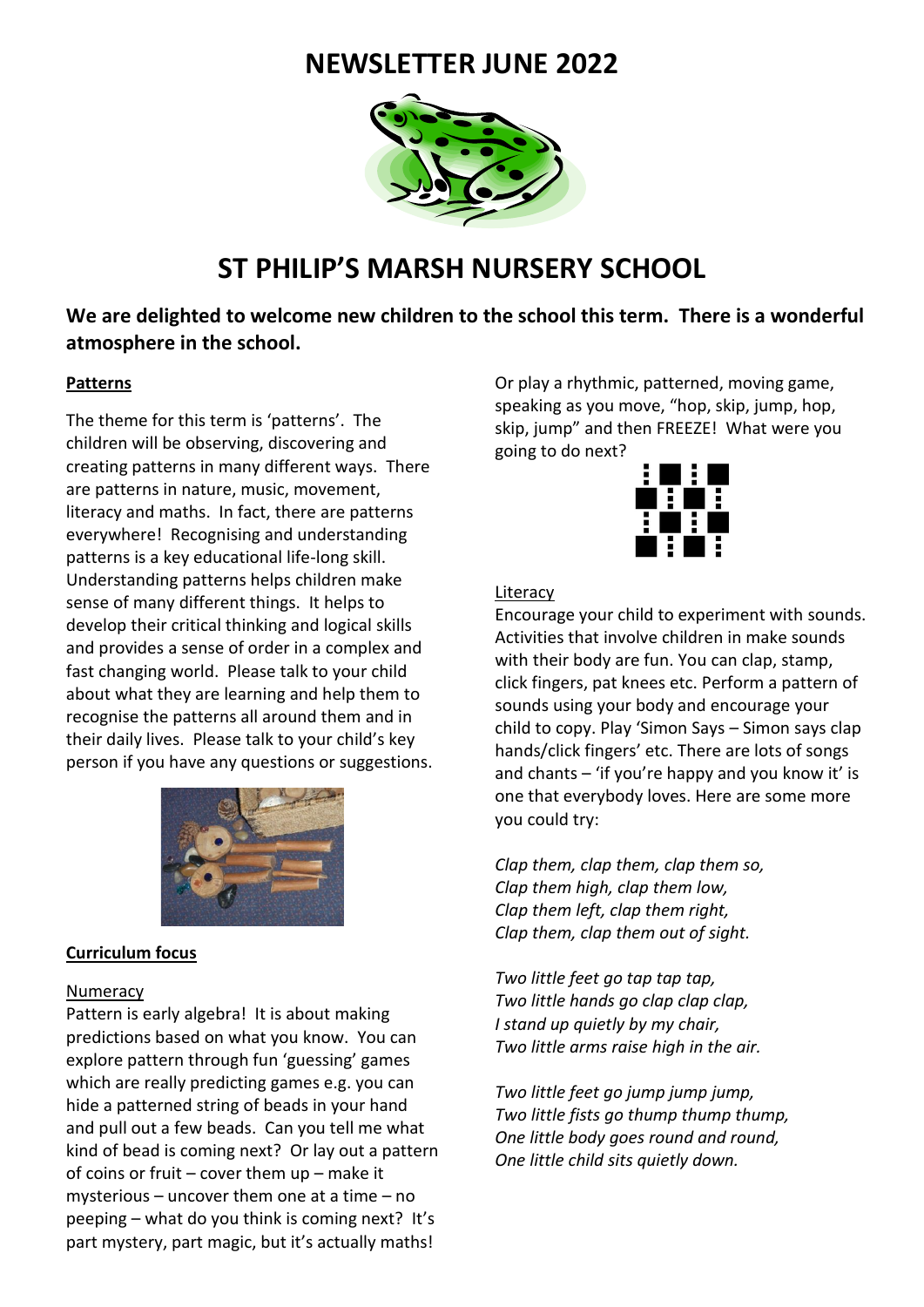# **Transition**

Transition arrangements are underway to prepare children who will be leaving us to start their Reception classes in September. Many of the schools will phone to speak to your child's key person or they will send their Reception teacher to visit your child in school. There will hopefully be opportunities for you and your child to visit their new school for 'taster' sessions. Please talk to your child's key person if you have any concerns.

# **Wrong Trousers Day**

On **Friday 1 July** we will be participating in Wrong Trousers Day. Please wear crazy trousers/shorts, pyjamas or even wear your trousers inside out! We suggest a donation of £1 per child which will go to The Grand Appeal (Bristol Children's Hospital).



## **Snack donations**

The school provides free milk for all children. We do, however, rely on donations of fruit, vegetables (e.g. carrot sticks, cucumber, peppers) and other healthy snacks (e.g. cheese, bread sticks) for your child to share at snack time**. If you could bring in a small amount each week it would be greatly appreciated.**



### **Summer safety**

It is summer! When the sun shines it is important to take certain precautions. Please make sure your child's shoulders are covered, bring a **water bottle** (labelled with your child's name), a **sun hat** (labelled with your child's name) and, if you think it is necessary, apply sun cream before your child comes to school. It would be difficult for staff to apply sun cream to children due to the number of children attending the setting each day and due to allergies. There are sun creams available that last all day and this would be

preferable. However, you can send in **sun cream** (labelled with your child's name) and the staff will supervise whilst they apply it themselves. It might be a good idea for them to practice this at home first. Please do not leave sun cream in your child's bag but give to your child's key person.



# **School photographs**

Please return all photograph proofs as soon as possible (even if you do not want to order any).

## **Staff changes**

Mrs Sandell is leaving in July after 25 years at the school (6 years as a nursery nurse and 18 years as a teacher). She will be greatly missed by the children, parents/carers and staff alike. We would like to thank her for her dedication to early years education and wish her a very happy and well deserved retirement.

We would like to welcome Finn Middleton and Faith Catchpole (two new teachers) who will be joining us in September.

### **End of Year Celebration Day**

We are having an end of year celebration on **Wednesday 13 July**. We will have a range of exciting activities for the children to take part in throughout the day. More details to follow. Parents/carers are welcome to join us from 2.00pm for refreshments in the garden (weather permitting).

### **Outdoor learning week**

Before the end of this term (and when it is fine weather), we will be having an outdoor learning week with activities such as toasting marshmallows, making nature crowns, minibeast hunts, mud painting, nature pattern art.

For this, we would appreciate donations of the following:

- Marshmallows
- double-sided tape
- conkers